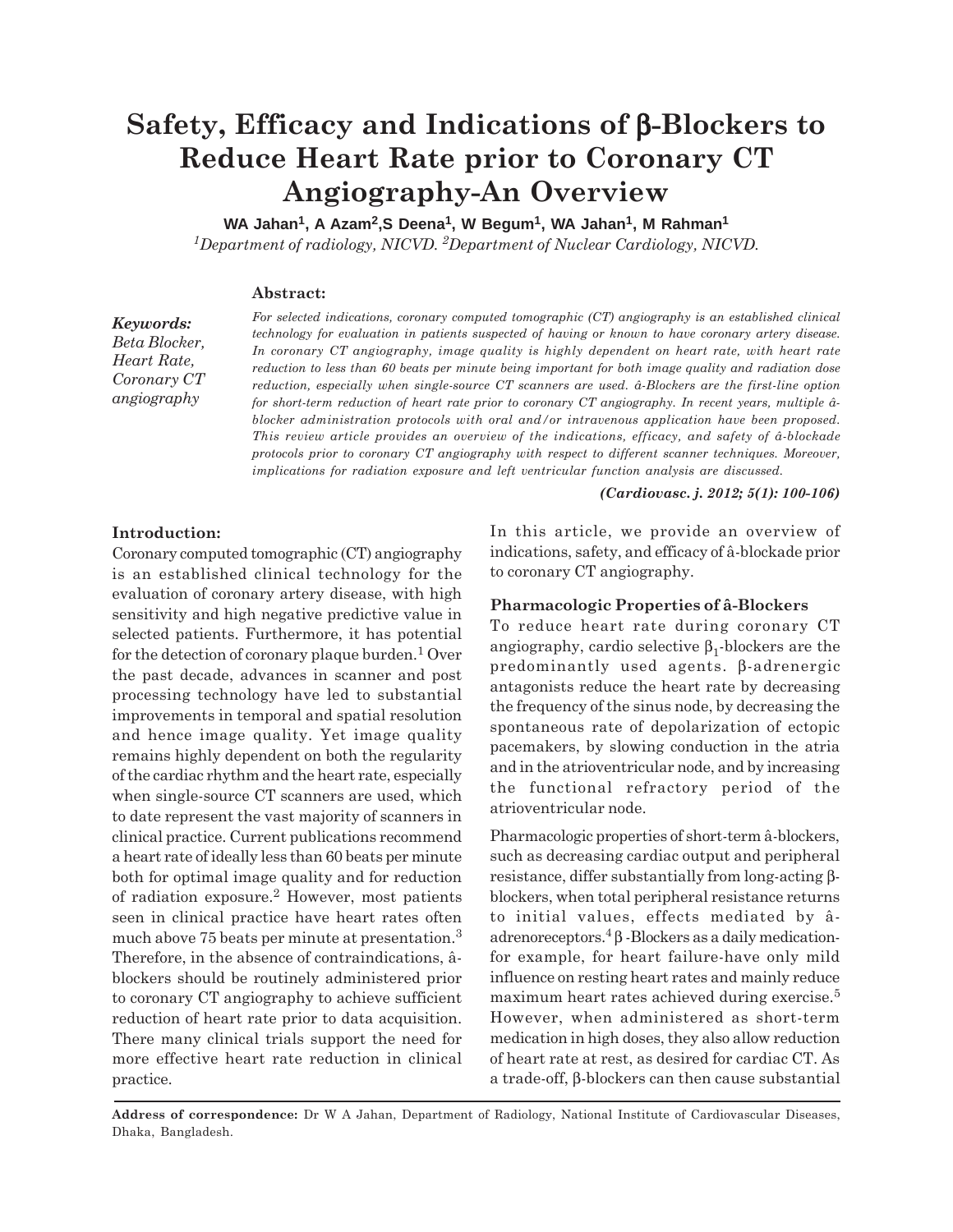side effects because of their  $\hat{a}_1$  selectivity, intrinsic sympathomimetic activity, and membranestabilizing properties. These include hypotension, bradycardia, prolonged atrioventricular conduction times, and widened QRS complexes. Of importance, especially in high doses, cardio selective β-blockers also bind on  $\beta_2$  receptors, which can cause a number of noncardiac side effects. Blockade of  $β_2$ receptors with compensatory sympathetic reflexes that activate vascular β-adrenergic receptor can cause peripheral vasoconstriction, which reduces blood flow to most organs other than the brain, including a decrease in renal blood flow and glomerular filtration rate.6 Fortunately, the decrease in peripheral blood flow is seen clinically only in the acral skin, usually without any pathologic relevance.

## **Selected Effects Mediated by** β**-Adrenergic Receptors Blocker**

-Metoprolol  $(β_1$  selective) is the most commonly used â-blocker for heart rate reduction. Its oral bioavailability is relatively low (40%) with high interindividual differences due to high first-pass metabolism with wide variation.7 Therefore, intravenous administration (bioavailability 95%) is not only beneficial because it results in faster reduction of heart rate, but it also allows better dose titration. Intravenously, 2.5 or 5 mg metoprolol should be administered over 1-2 minutes, which can be repeated at approximately 2-5 minute intervals. Despite its half-life of 3-4 hours, it is usually intravenously administered immediately prior to the CT scan.

-Other used β-blockers are atenolol (oral bioavailability 40%–50%, half-life of 6–7 hours) and, less frequently, esmolol with a half-life of only 9 minutes, which can be applied as bolus injection immediately prior to the CT scan or as continuous infusion with careful titration of dose, until effective heart rate reduction is achieved.

## **Protocols for b-Blocker Administration prior to Coronary CT Angiography-**

Several studies have addressed the effect of oral, intravenous, or combinations of oral and intravenous β-blocker administration in clinical practice.

Oral metoprolol administered 1 hour before scanning has been reported to be effective, especially in patients without prior medication, and therefore can help reduce the need of intravenous β-blocker administration.

If the target heart rate is not achieved, additional intravenous β-blocker administration should be performed prior to the scan.8

Some use intravenous metoprolol and others use  $e$ smolol<sup>9</sup> to a similar effect. The maximum dose of intravenous metoprolol for coronary CT angiography generally ranges from  $10$  to  $30 \text{ mg}$ .<sup>10</sup>

Overall, intravenous administration is associated with higher heart rate reduction. About 65% of subjects with heart rates greater than 65 beats per minute were reduced to less than 65 beats per minute by intravenous administration of esmolol at 1-3 mg per kilogram of body weight.

Only 1% had remaining heart rates greater than 80 beats per minute despite β-blocker administration.

#### **Effectiveness of** β**-Blocker Protocols**

â-Blockers may also diminish the increase in heart rate caused by nitroglycerine, which is routinely given prior to coronary CT angiography to improve the diagnostic accuracy of the examination<sup>11</sup>.. Because of the simplicity of its use, its reported efficacy in many patients, its well-known safety profile in routine clinical practice, and the extensive experience with oral application in many institutions, oral â-blockade is a first-line option to reduce elevated heart rates, which should be supplemented by intravenous β-blockers as needed. Of importance, non–sustained-release forms of oral β-blockers should be used to obtain the desired short-term effect. Single or repeat intravenous injections of β-blockers have the advantage that the required dose can be titrated until the target heart rate is reached, and they are as safe as oral agents when administered appropriately. Use of intravenously administered β-blockers is therefore also considered an alternative first-line option.

## **Calcium-Channel Blockers in CT Angiogram**

In many studies and clinical reports in the literature, a considerable number of patients (5%- 11%) did not qualify for treatment with β-blockers owing to contraindications.3 In these subjects, calcium-channel blockers such as verapamil or diltiazem are mentioned in the literature as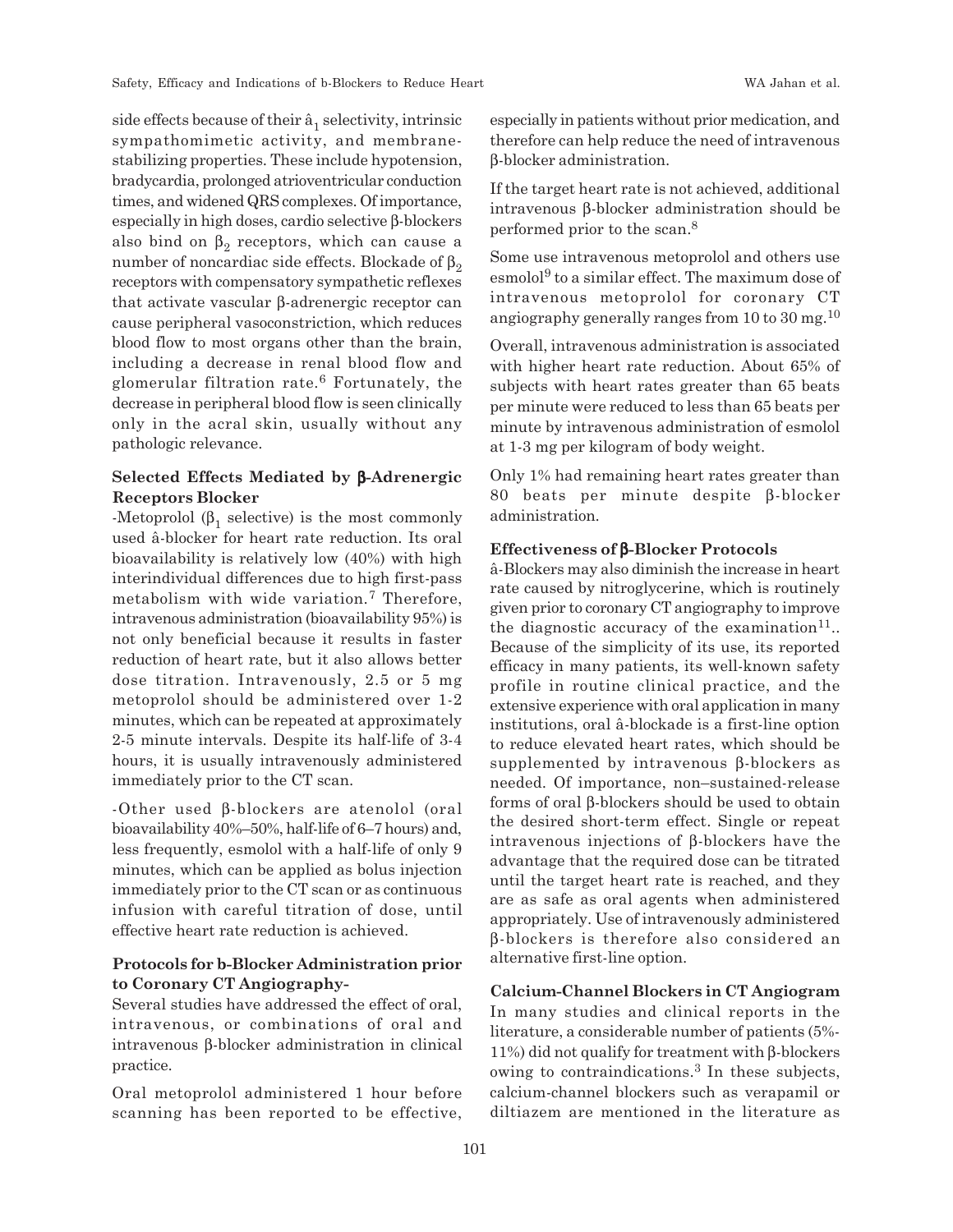potential alternatives. However, from clinical experience, the effectiveness of calcium-channel blockers for short-term heart rate reduction is considerably less than that of β-blockers. Calciumchannel blockers are not recommended as a useful means of sufficient heart rate reduction in cardiac CT. However, ivabradine may be an effective alternative.

#### **Effects of Heart Rate on Image Quality**

High heart rates during CT scanning limit the image quality. The higher the heart rate, the higher the likelihood of motion artifacts that can considerably diminish the diagnostic accuracy of the scan. $12$ 

Generally, motion artifacts are especially prominent in the mid right coronary artery, where the rapid translational movement of the vessel may be as much as five to six times its diameter during the twisting and torsion of the heart during the cardiac cycle.13 Therefore, the need for â-blockade prior to multidetector CT scanning to lower the heart rate in most patients referred for coronary CT angiography has been acknowledged in recent statements by the American Heart Association, Society of Cardiovascular Computed Tomography, and American College of Radiology.14

If heart rate reduction is achieved, this usually translates into better image quality. With use of a 64-detector CT scanner, only 1% of subjects who reached a target heart rate of 60 beats per minute were reported to have relevant motion artifacts.

With improvements in temporal resolution on new scanner technologies such as dual-source CT or 320-detector CT, there is growing evidence that a restrictive heart rate reduction may not be needed, with reports of sufficient image quality even at heart rates of up to 110 beats per minute.<sup>15</sup> However, even for scanners with an effective temporal resolution less than 100 msec, slightly lower per-segment evaluability for high heart rates have been described, yet without decrease in overall diagnostic accuracy. Further studies showed that also in dual-source CT, accuracy and image quality are higher at lower heart rates.<sup>16</sup> Overall, to date there is an ongoing debate whether heart rate reduction is needed for retrospectively gated dual-source CT imaging. Further research is needed to better characterize the association between various target heart rates and heart rate variability with image quality in new scanner generations with improved temporal resolution.

## Atrial Fibrillation and Frequent Ectopic Beats

In subjects with frequent ventricular or supraventricular ectopic heart beats; â-blockers are potentially useful due to their membranestabilizing properties and therefore their ability to decrease the spontaneous rate of depolarization of ectopic pacemakers. In subjects with atrial fibrillation, there are still conflicting data on the image quality even with new scanner generations with low temporal resolution. While initial experience suggested successful imaging in patients with atrial fibrillation,<sup>17</sup> others found a high number of segments with motion artifacts (27% with misalignment artifacts, only 12% free of artifacts) in patients with heart rate irregularities including atrial fibrillation, which resulted in limited overall accuracy despite the increased temporal resolution of dual-source CT. Likewise, a high rate of evaluable segments but significantly lower image quality has been reported for subjects with atrial fibrillation with use of 320 detector CT. Overall, more research is needed to further evaluate the diagnostic accuracy of coronary CT angiography in subjects with arrhythmias such as atrial fibrillation and to determine if reduction of heart rate and decrease of the rate of spontaneous depolarization of ectopic pacemakers by short-term â-blocker treatment may help to improve image quality in these patients.

## **Implications of Heart Rate Reduction on Radiation Exposure**

In clinical practice, an increase in heart rate by 10 beats per minute was found to lead to a 5% increase in radiation exposure; this was reported in an international observational study with 50 sites that included a wide range of CT hardware.19 Several algorithms have been developed to allow for direct or indirect reduction in radiation exposure, but all of these algorithms are more effective at lower heart rates.

# **Electrocardiographically Correlated X-ray Tube Current Modulation**

When retrospective gating is applied for coronary CT angiography, x-ray data are acquired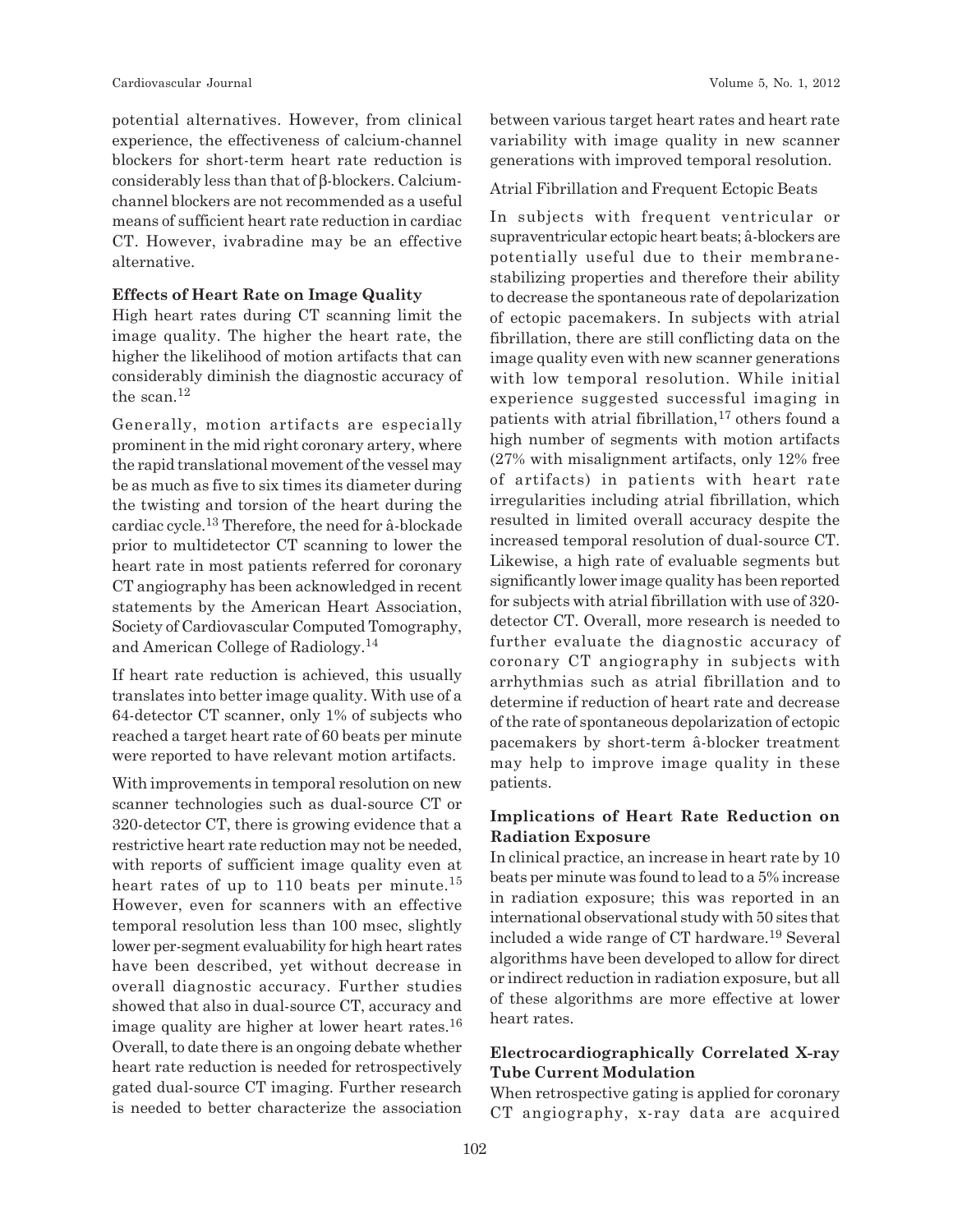throughout the entire cardiac cycle, which allows reconstruction at any desired phase of the R-R interval. For coronary artery evaluation, which requires best image quality, phases during end diastole are usually reconstructed, while other phases are less frequently used for coronary CT angiography. Therefore, tube current can be reduced (typically by 80%) during remaining parts of the cardiac cycle. During this time, contrast-tonoise ratio is decreased but usually still allows sufficient image quality for function analysis at lower radiation exposure. However, effectiveness of tube current modulation decreases with increasing heart rates, since the relative length of the time during which tube current is reduced is shorter than with lower heart rates.<sup>20</sup>

# **Prospective Electrocardiographic Triggering ("Step-and-Shoot" Mode)**

With prospective electrocardiographic triggering, the x-ray tube is turned on only during a certain previously defined phase of the R-R interval, and images can be reconstructed only at this one particular phase. Therefore, a low and regular heart rate is of particular importance to ensure diagnostic image quality, as variation in heart rates or ventricular ectopic beats would lead to severe stair-step artifacts and reconstruction at other phases is not possible if motion artifacts are present. The higher temporal resolution of dualsource CT scanners or scanners with high rotation speed theoretically allows for high-quality scans at higher heart rates. Yet, if prospective triggering is used, the likelihood of motion artifacts can also be reduced for dual-source CT scanners by using β-blockers, because the resultant reduction in heart rate and heart rate variability increases the phase window of the R-R interval during which artifact-free imaging is possible<sup>21</sup>. Therefore, βblockers can help to achieve diagnostic image quality in radiation-saving prospectively triggered coronary CT angiography irrespective of the scanner type used.

#### **Multisegment Reconstruction**

The idea is to decrease the duration of the window used for image reconstruction by combining data from consecutive heart beats. With single-source CT scanners, data sets can retrospectively be reconstructed from several heart beats by using multisegment reconstruction. Therefore, retrospective electrocardiographically gated spiral modes at a low pitch are needed for image acquisition. In contrast to retrospective multisegment reconstruction, using 320-section CT, which allows for full volume scanning during a single heart beat at heart rates of less than 65 beats per minute, images can be prospectively acquired at heart rates greater than 65 beats per minute from up to four consecutive heartbeats and therefore reconstructed from up to four different segments of one tube rotation.<sup>22</sup> It has been suggested that this would reduce the need for routine β-blockade. However, multisegment reconstruction is associated with higher radiation exposure due to the required low pitch or multiple scans of the same volumes. It therefore may be preferable to lower the heart rate and avoid the necessity of multisegment reconstruction to limit radiation exposure.<sup>9</sup>

#### **High-Pitch Spiral Acquisition**

There are recent reports on high-pitch spiral acquisition ("flash spiral") with potential for further reduction of radiation exposure, resulting in a total effective dose of less than  $1 \text{ mSv}^{23}$  However, these protocols also require a stable and low heart rate (according to currently published data, <60 beats per minute) to achieve reliable triggering and to complete the entire data acquisition during the diastole of one cardiac cycle

## **Influence of â-Blocker Treatment on Ventricular Function Analysis**

When coronary CT angiograms are acquired with retrospective gating, images throughout the cardiac cycle are available to the physician. These allow three-dimensional evaluation of systolic and diastolic left ventricular volume, left ventricular ejection fraction, left ventricular mass, and left atrial volume without additional radiation exposure or contrast agent administration.<sup>24</sup> However, in the context of high-dose β-blocker administration, findings from functional analysis could be altered, given its negative chronotropic and inotropic effect. Left ventricular end-systolic and end-diastolic volumes, ejection fraction, mass, stroke volume, and cardiac output from dual-source CT examinations were recently compared with and without β-blockers and cardiac magnetic resonance (MR) examinations. While left ventricular volumes and function analysis was not different in subjects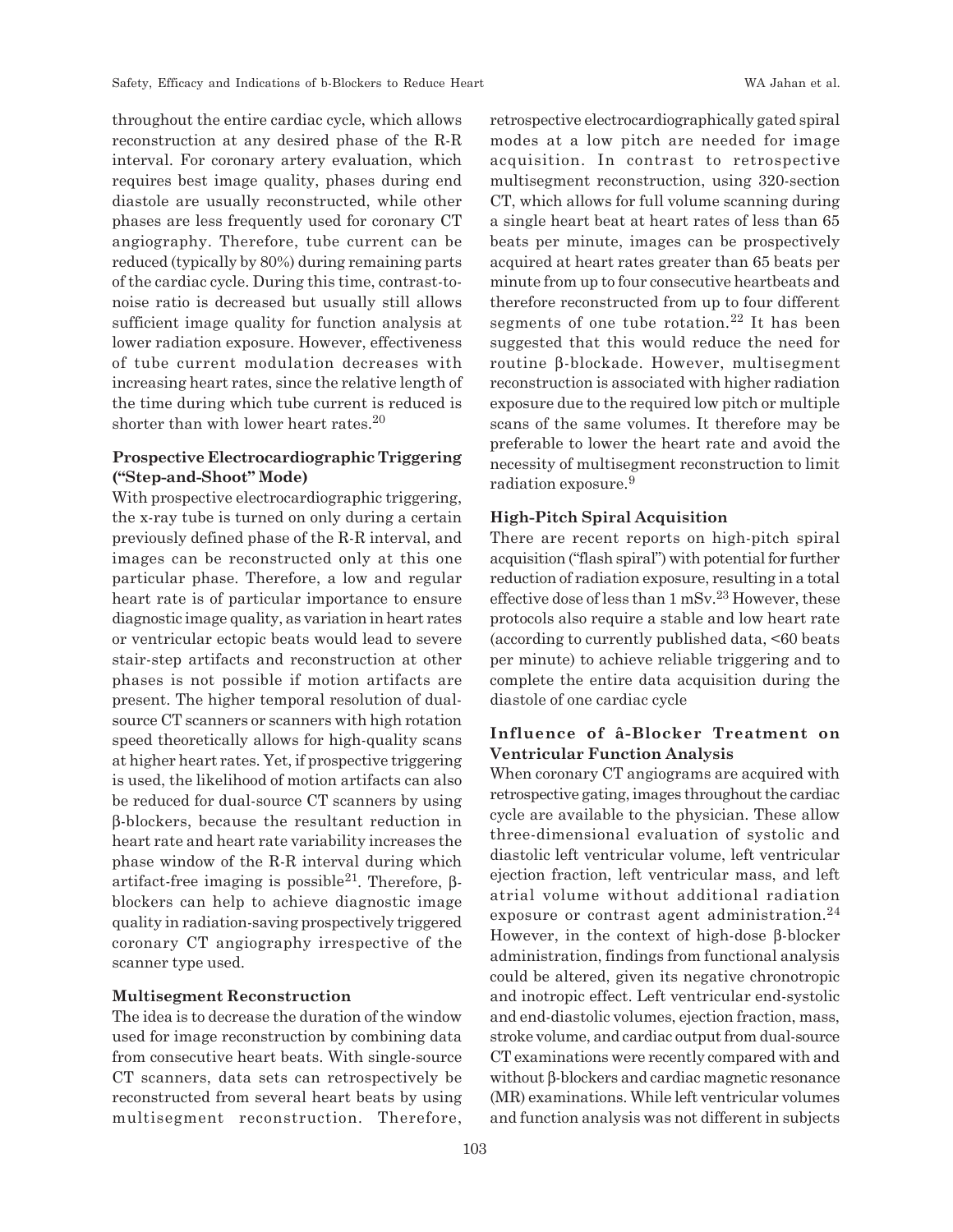without β-blockade during dual-source CT compared with MR imaging, the group receiving â-blockers (intravenous metoprolol, 5–30 mg) had significantly lower ejection fraction, stroke volume, and cardiac output with significantly increased endsystolic volume. Only end-diastolic volume and myocardial mass were not affected. Likewise, significantly lower stroke volume and ejection fraction at 16-section multidetector CT were found in comparison with those at MR imaging, when all subjects received β-blockers prior to CT and consecutively had lower heart rates. This finding is in good agreement with prior animal and patient studies that demonstrated the significant reduction of ejection fraction, stroke volume, and cardiac output with β-blocker treatment. Moreover, atenolol alters the relaxation process of the myocardium.25 Taken together, these findings indicate that β-blocker application prior to coronary CT angiography may theoretically diminish the diagnostic value of left ventricular function analysis. However, all currently available reports are limited by the low number of subjects. Further studies are needed to evaluate the role of shortterm high-dose β-adrenergic antagonist administration on global and regional ventricular function. Additionally, research is needed to assess whether β-blockers also effect left atrial volumes . If functional analysis is of special interest in addition to coronary CT angiography, ivabradine may be a useful alternative to β-blockers since it does not impair myocardial contractility.

## **Safety**

When â-adrenergic blockers are administered as short-term high-dose medication prior to coronary CT angiography, safety is of concern, and screening for potential side effects can be mandatory even in the post procedural phase. For prevention of side effects, contraindications must be considered. In addition, â-blockers may trigger or aggravate symptoms of some medical conditions such as aortic stenosis, carotid stenosis, or pulmonary embolism. The latter is of particular relevance for triple-ruleout protocols. β-Blockers may further impair hemodynamic in severe pulmonary embolism, while being among first-line options in aortic dissection and acute coronary syndrome. The use of â-blockers has been reported for triple-rule-out protocols but should be considered individually, especially in the acute setting.26 While indications for long-term â-blocker therapy in patients undergoing antidiabetic therapy need to be evaluated individually, there is no relevant contraindication for the short-term use of βblockers in patients with diabetes. In summary, the use of â-blockers requires in-depth knowledge of contraindications, adverse effects, and interactions with other drugs, which have been well described in a recent review.

Overall, if contraindications are ruled out, side effects attributable to pharmacologic treatment are rare.

No adverse event could be attributed to â-blockers in subjects that received oral or intravenous βblockers like metoprolol prior to multidetector CT examinations. The prolonged side effects of esmolol are avoided due to its short half-life. Following oral administration of β-blockers, post-CT monitoring is usually not required; following intravenous administration, surveillance of heart rate and blood pressure should be available and its use considered individually. If the patient develops symptoms due to bradycardia, a rapid intravenous injection of 0.5– 1 mg of atropine is usually effective and can be repeated up to a maximum dose of about 3 mg. If the patient is symptomatic from hypotension, 10– 20 mL of intravenous fluids per kilogram of body weight should be administered as a bolus dose. Clinically, side effects due to β-blocker application need to be distinguished from allergic reaction to iodinated contrast media.27 The latter can present with mild symptoms such as skin rash, itching, nasal discharge, or nausea, but also can cause facial or laryngeal edema, bronchospasm, dyspnea, or heart rate irregularities that can lead to lifethreatening conditions. Mild cases can be treated with oral or intravenous antihistamines, if necessary. In severe cases, securing the airway or administering intravenous epinephrine may become necessary.27

Frequently, combinations of different β-adrenergic blockers are used to achieve low heart rates. However, as there are only limited data on safety, the use of protocols combining different β-blockers should be considered individually.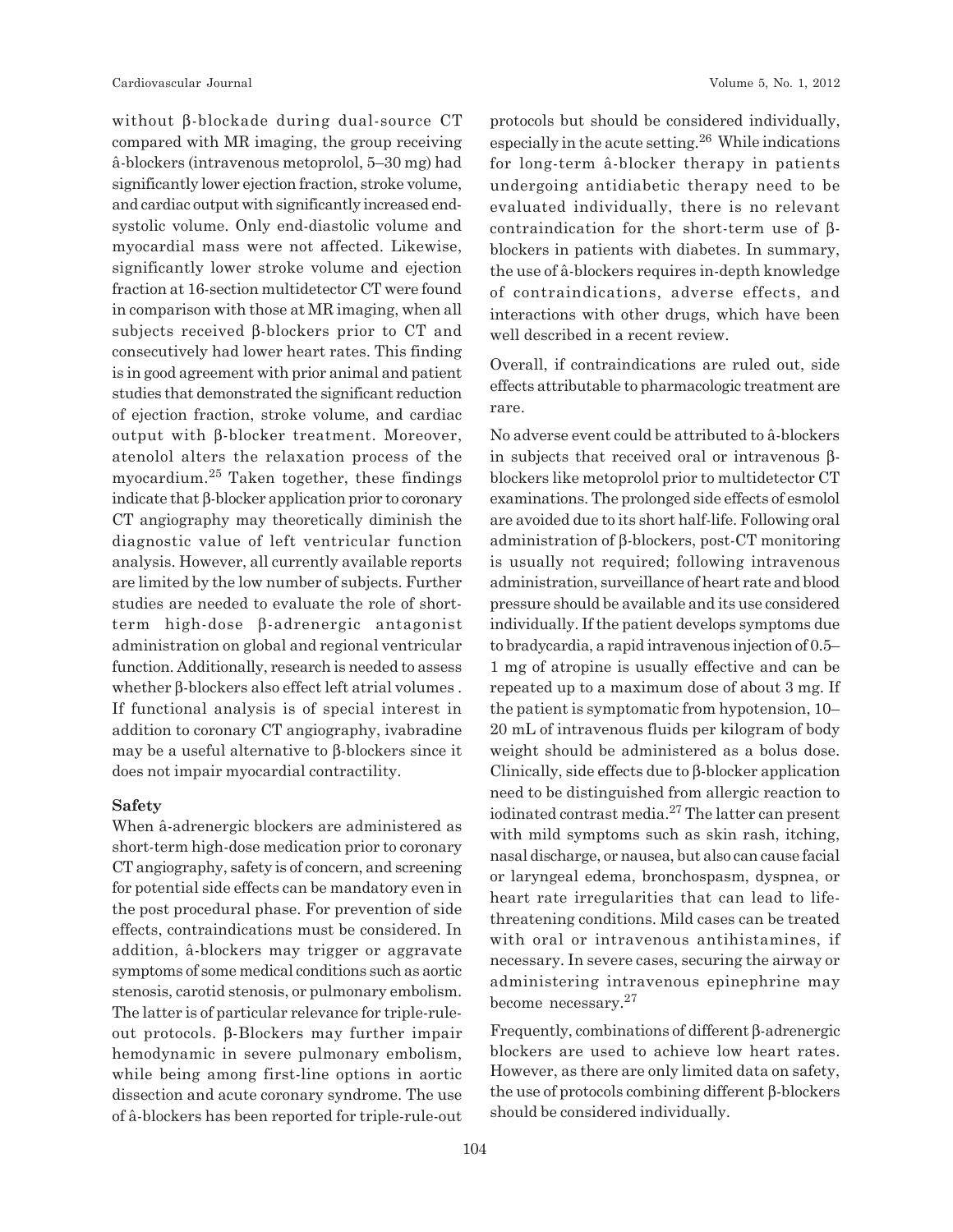## **Ivabradine**

Ivabradine is a pure heart rate–lowering agent that acts by inhibiting  $I_f$ , an important ionic current involved in the pacemaker activity in cells of the SA node, with no effect on the duration or morphology of the action potential.<sup>28</sup> Ivabradine reduces the slope of spontaneous diastolic depolarization in these cells and lowers heart rate at rest and during exercise.27 At therapeutic concentrations, ivabradine does not depress myocardial contractility or intracardiac conduction and has only minor effects on blood pressure.27 Ivabradine shows"use dependence," that is, a more pronounced effect at higher heart rates. It is available at 5.0 or 7.5 mg per os and is given twice daily. Plasma levels peak after 1–2 hours with a bioavailability of 40%. At heart rates of more than 85 beats per minute, heart rate reduction is about 20 beats per minute, but reduction is only about five beats per minute at heart rates lower than 65 beats per minute.29 Accordingly, symptomatic bradycardia is very rare, and the drug can also safely be used in the presence of concomitant âblocker use.27 Ivabradine therefore is a potential alternative or adjunct to β-blockade for heart rate reduction during cardiac CT scanning. Initial experience suggests that more than one dose may be required to sufficiently reduce heart rates. However, to date, little is known about safe and effective dosing intervals. Additionally, contraindications for the use of ivabradine also have to be considered, including acute myocardial infarction and unstable angina, heart failure (NYHA II-IV), severe hypotension, sick sinus syndrome or sinoatrial block, atrioventricular block of third degree, and severe hepatic insufficiency. Furthermore, ivabradine is currently not available for intravenous administration and, to date; information is lacking regarding which time intervals of application of ivabradine prior to the scan are necessary to most effectively reduce heart rate. Studies are ongoing to assess the effectiveness of ivabradine for short-term heart rate reduction prior to coronary CT angiography.

#### **Take Home Massage**

1. β-Adrenergic receptor blockade is the first-line treatment to reduce heart rate in subjects undergoing coronary CT angiography. In the absence of contraindications, short-term highdose β-blocker administration is safe. It leads to effective heart rate reduction in the majority of patients.

- 2. Metoprolol and then atenolol are the most frequently used β-blockers. Oral and intravenous routes of administration are both first-line options. In case of oral administration, non–sustained release forms of â-blockers should be used. Oral application is easier and less invasive than intravenous administration but may not always sufficiently reduce heart rates. If target heart rates are not achieved, additional single or repetitive individually determined intravenous doses of â-blockers should be considered.
- 3. By virtue of their heart rate-lowering effect, â-blockers result in an improved image quality and diagnostic accuracy at coronary CT angiography.
- 4. Some scanning techniques and protocols, including dual-source CT, multisegment reconstruction, and increased rotation speed, may not necessarily require fixed target heart rates for optimal image quality. Yet, heart rate reduction allows for prospective triggering, tube current modulation, or single volume data acquisition, which significantly reduces radiation exposure.

#### **References:**

- 1. Miller JM, Rochitte CE, Dewey M, et al*.* Diagnostic performance of coronary angiography by 64-row CT*. N Engl J Med* 2008*;*359*(*22*):*2324*–*2336*.*
- 2. Abbara S, Arbab-Zadeh A, Callister TQ, et al*.* SCCT guidelines for performance of coronary computed tomographic angiography: a report of the Society of Cardiovascular Computed Tomography Guidelines Committee*. J Cardiovasc Comput Tomogr* 2009*;*3*(*3*):*190*–*204*.*
- 3. Shapiro MD, Pena AJ, Nichols JH, et al*.* Efficacy of prescan beta-blockade and impact of heart rate on image quality in patients undergoing coronary multidetector computed tomography angiography*. Eur J Radiol* 2008*;*66*(*1*):*37*–*41*.*
- 4. Mimran A, Ducailar G*.* Systemic and regional haemodynamic profile of diuretics and alpha- and betablockers. A review comparing acute and chronic effects*. Drugs* 1988*;*35*(*suppl 6*):*60*–*69*.*
- 5. Hoffman BB*.* Catecholamines, sympathomimetic drugs, and adrenergic receptor antagonists*. In:* Hardman JG*,* Limbird LE*,* Goodman L*,* Gilman A*, eds. Goodman*